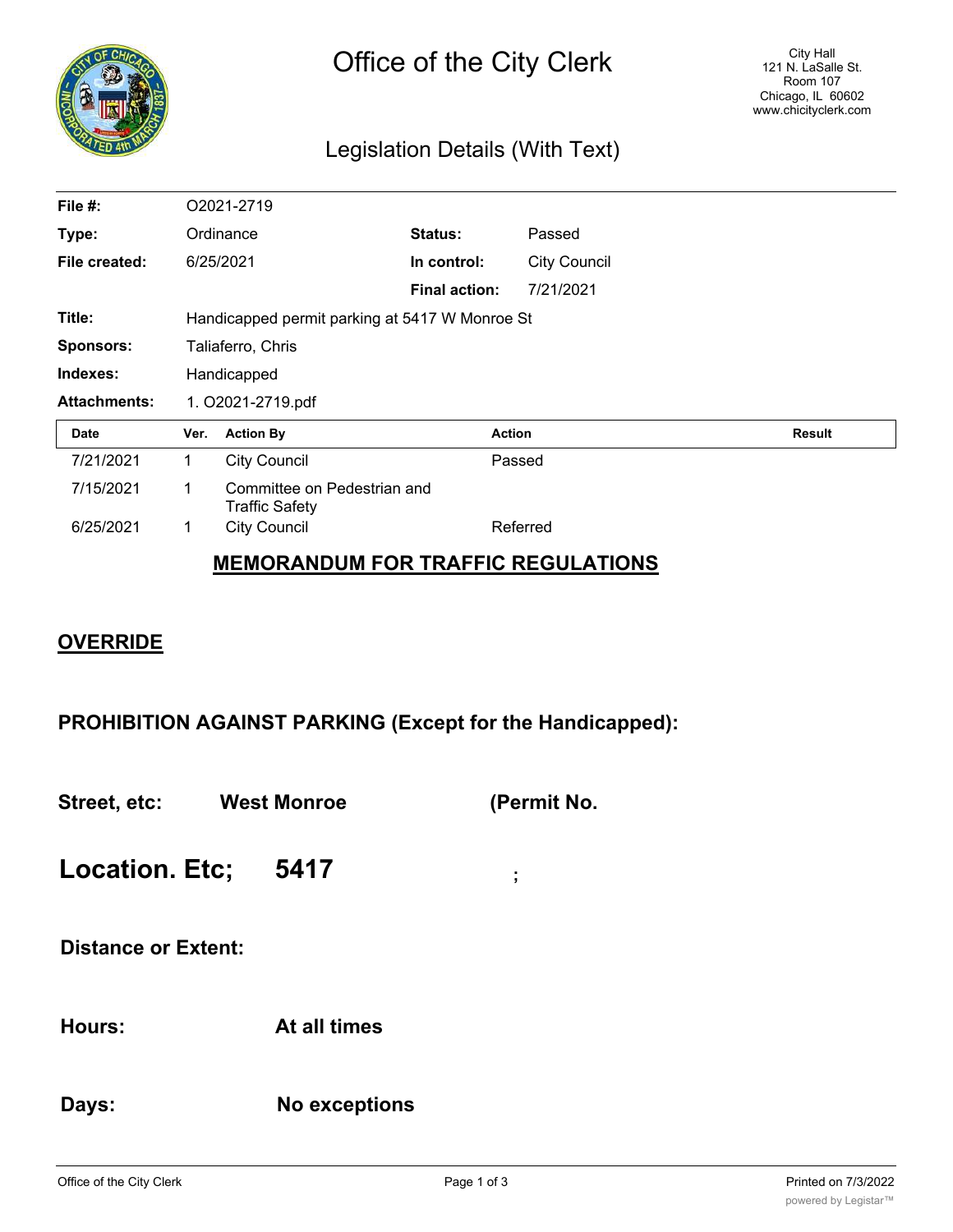## **CHRISTOPHER TAl(lAFERRO Alderman, 29th Ward**

CITY-0F CHICAGO

 $\sim$   $\sim$ 

DEPARTMENT OF FINANCE

November 2, 2020

ALDERMAN CHRISTOPHER TALIAFERRO WARD 29 6272 W NORTH AVE CHICAGO, IL 60639

Dear ALDERMAN TALIAFERRO.

The Department of Finance received a request for disabled parking signs to be posted in your ward. The application has been reviewed and a survey of the location has been conducted. The Department cannot recommend the application.

Provided is the name and address of the applicant, the proposed location of the signs, and the Department's reason for not recommending the application.

Applicant's Name; WILLIE J CAMPBELL

Applicant's Address; 5417 W MONROE

Reason Not-Recommended: ALTERNATIVE ACCESSIBLE PARKING 5 DISABLED SIGNS POSTED ON THE BLOCK AND PARKING

Appeals must be filed within ten (10) days. Appeal requests must be made in writing and state reasons to support a request for a review. Appeals may be directed to the Mayor's Office for People